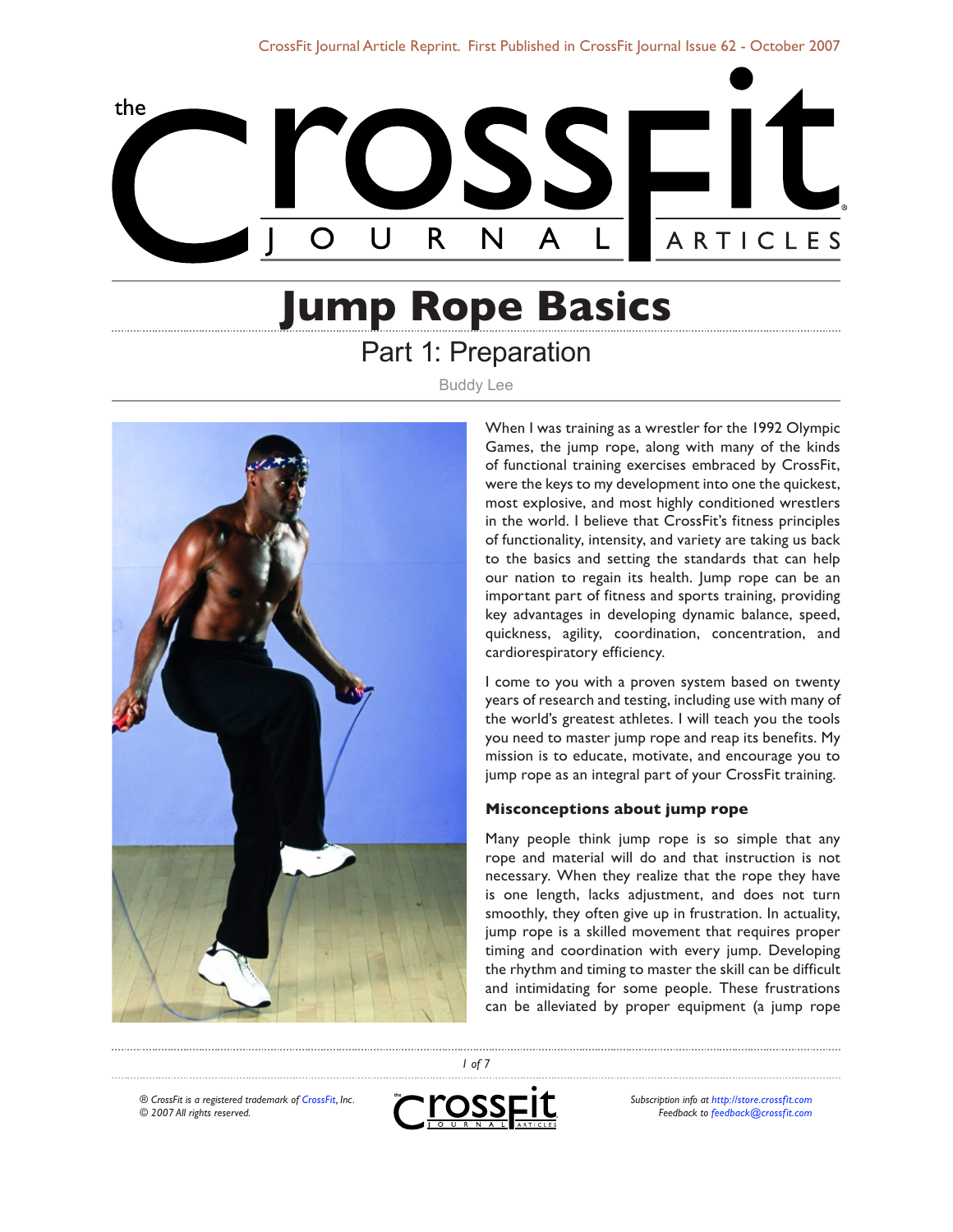that is adjustable for your height, has a proper turning mechanism, and is aerodynamic) and progressive, stepby-step instruction.

Many people have shied away from jump rope because they trip every few jumps and have difficulty jumping with continuation. There is the fear of looking like a klutz. I too know this awkward feeling when trying out a new training technique, especially when I was in peak wrestling condition. However, my attitude has always been to not shy away, but become more determined to master the technique.

A common belief is that jump rope is high-impact and therefore hard on the knees and joints. I have even been asked if jump rope causes arthritis in the knees. (It doesn't.) Unless there is a preexisting medical issue, these are problems that can be easily avoided by learning how to jump rope the correct way. It is also important to remember that gradual progression will minimize the risk of injury. In fact, jumping  $\frac{1}{2}$  to  $\frac{3}{4}$  inch off the floor, which is all you need for good jump roping, causes less stress on the joints than running and actually strengthens the muscles supporting the knees.

For those of you who would like to learn how to jump rope—or how to teach others—but do not know where to start, I am here as your personal jump rope training coach, to teach you step by step how to jump the right way.

## **Why jump rope works**

When done the correct way, jump rope offers many benefits and is a building block to fitness. It reinforces natural body biomechanics, symmetry, and efficiency in movements. It is portable, requires only a small space, and provides great benefits in very little time. It can be done year round, indoors or outdoors, in a group or alone. It can be performed merely as a warm-up to quickly raise core body temperatures before athletic activities or strength training, incorporated into circuits or other workout formats, used for "active rest" periods, or done as a standalone workout in its own right. Jump rope can be used as a training tool to target both the aerobic and anaerobic energy systems.

According to research by John A. Baker (1969), ten minutes of jump rope at only a 120 turns per minute can provide the same cardiovascular benefits as thirty minutes of jogging, two sets of tennis, thirty minutes of racquetball, 720 yards of swimming, or eighteen holes of

# **Technique Tips**

- Look straight ahead to maintain balance. 1.
- 2. Keep body upright and balanced with the weight on the balls of the feet.
- 3. Jump only high enough to clear the rope (I inch off the ground).
- 4. Land lightly on the balls of your feet.
- 5. Keep your elbows close to your sides, pointing down at a 45-degree angle.
- 6. Never sacrifice good jumping form for speed. Progress slowly.

golf. The metabolic rate, or energy output, is increased when different foot patterns are integrated. Jump rope involves multijoint movements that incorporate every muscle in the body and it ranks as one of the most efficient way of shedding pounds. For the average person weighing 150 pounds, it expends as many as 12.9 calories per minute, or 770 calories per hour.

My system is based on a way of jumping that I call Hyperformance Jump Rope, which is performed in short, intense bursts at high rope speeds exceeding 220 RPM (revolutions per minute), coupled with active rest periods. This is how I trained as a world-class athlete to produce competitive advantages in speed, quickness, agility, balance, coordination and explosiveness, but it is suitable for athletes of all levels. Jump rope produces the greatest benefits when it targets fast twitch muscle fibers and the anaerobic pathway.

Jump rope requires the coordination of several muscle groups to sustain the precisely timed and rhythmic movements that are integral to the exercise. It is the coordination of these muscle groups that increases your capacity for dynamic balance—the ability to maintain equilibrium while executing complex, vigorous, and omnidirectional movements. Jump rope increases dynamic balance because you must make numerous fine neuromuscular adjustments to the imbalance introduces by each of the hundreds of jumps per training session. Balance may be one of the most important attributes for avoiding injury when performing both athletic and everyday life activities.

*® CrossFit is a registered trademark of [CrossFit,](http://www.crossfit.com) Inc. © 2007 All rights reserved.*



*2 of 7*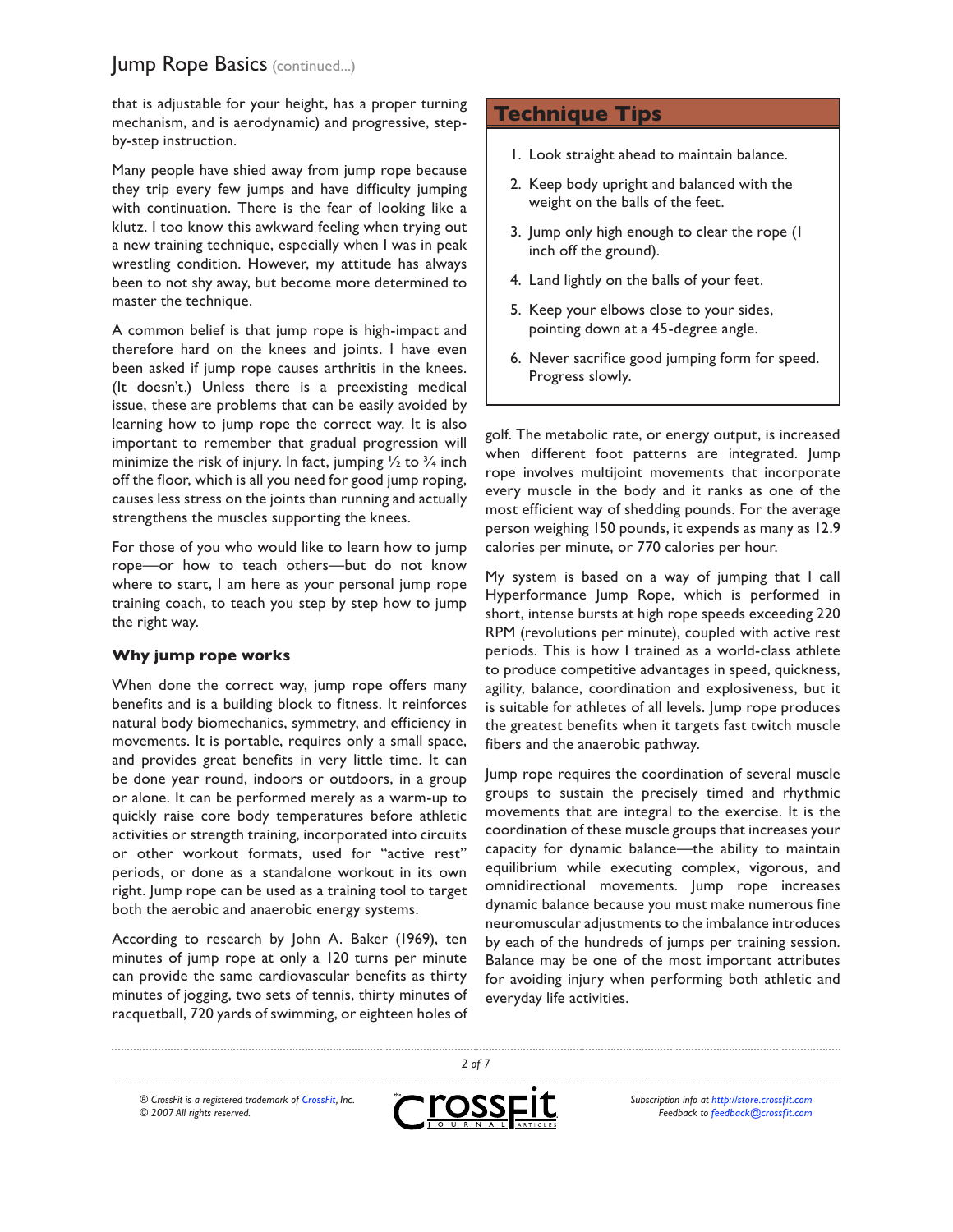# **My four-step jump rope training system**

Many people jump rope incorrectly, by jumping too high, landing too hard, using incorrect body alignment or improper rope sizes, or by jumping on the wrong surfaces. In fact when done the correct way, jump rope requires you to jump only high enough to clear the rope, about  $\frac{1}{2}$  to  $\frac{3}{4}$  inch off the floor, and involves less impact than running. After research and working with US Olympic sports teams to produce championship results, I have developed a proven 4-step system that teaches people of all fitness levels the right way to jump to receive the greatest benefits. My system is low impact, follows a safe teaching progression, and is easy to learn.

My system was designed with four steps:

Step 1: Preparation Phase Step 2: Intermediate Phase Step 3: Conditioning Phase Step 4: Sports Training Phase

The purpose of my four-step system is to teach you in a structured way how to:

- Safely improve your jump rope proficiency.
- Gradually increase your jump rope capacity to 5-10 minutes.
- Gradually increase rope speeds from 120 to 200+ RPM.
- Incorporate sports-specific training jumps.
- Provide an easy transition to my Hyperformance Jump Rope programs for additional high-intensity training.

## **Step 1 - Preparation Phase**

This article, the first in a series, will walk you through step 1 to get you prepared with the right equipment and off to a safe start. The first step is to master the skill of jumping properly without a rope. It is important to use ropes that facilitate good control and performance, jump on surfaces that absorb impact while generating a rebound effect, and wear clothes that will not impede movement.

## **The rope**

Today's jump rope cords are composed of a variety of materials such as leather, sash cord, rubber, vinyl or thin and heavy cable that possess different weights and have different performance characteristics. But as jump rope

increasingly becomes a tool in your training, not just any rope will do.

Most jump ropes on the market are poorly designed and don't facilitate the maximum effectiveness of a jump rope workout. The main problem is that they are not adjustable to your height, which is critical to preventing drag, friction, and tangling. Another problem is poor handle design; in many cases, the handles are too big, too small, or too heavy, not fitting the ergonomics of the hand for a controlled and comfortable grip. Also the way ropes function inside the handles has a lot to do with creating excessive drag and premature breakage of the rope cord. The external swivel bearing system that my ropes feature allows for free rotation of the rope cord in all directions for maximum performance. Here are some guidelines for choosing a rope for general conditioning purposes and to incorporate into CrossFit workouts.

- I. If you are a beginner who does not yet know how to jump rope properly, start off by using a jump rope with a thicker cord. (My jump and stretch cord is for this purpose; it is adjustable and is made of a bungee material that holds a perfect arch.) A thicker cord will provide a slower cadence, which will help you learn the successful timing and coordination of the rope swing with each jump. The more continuous jumps you can sustain, the more motivated you will be and the more benefits you will be able to reap from your jump rope sessions.
- 2. If you can jump at least 100 times without a miss, choose a speed rope with a heavier cable. It will allow you to jump faster and with control, but it has a greater centrifugal tendency that will challenge the forearms, chest, shoulders, and abs more.
- 3. If you are an accomplished jumper who can perform the power (i.e., double-under) jump with ease, choose a high-performance lightweight speed rope that can be customized to your height. These ropes offer versatility for any type of jump rope training, while allowing ease in performing consecutive double-unders and advanced skills.

For sport-specific training, there are a few other factors to consider. To decide whether a heavy or lightweight speed rope is best, use my motto: Train with the rope that allows you to best simulate the speed, quickness, and agility required of your sport. A lightweight aerodynamic speed rope easily responds to directional

*® CrossFit is a registered trademark of [CrossFit,](http://www.crossfit.com) Inc. © 2007 All rights reserved.*



*3 of 7*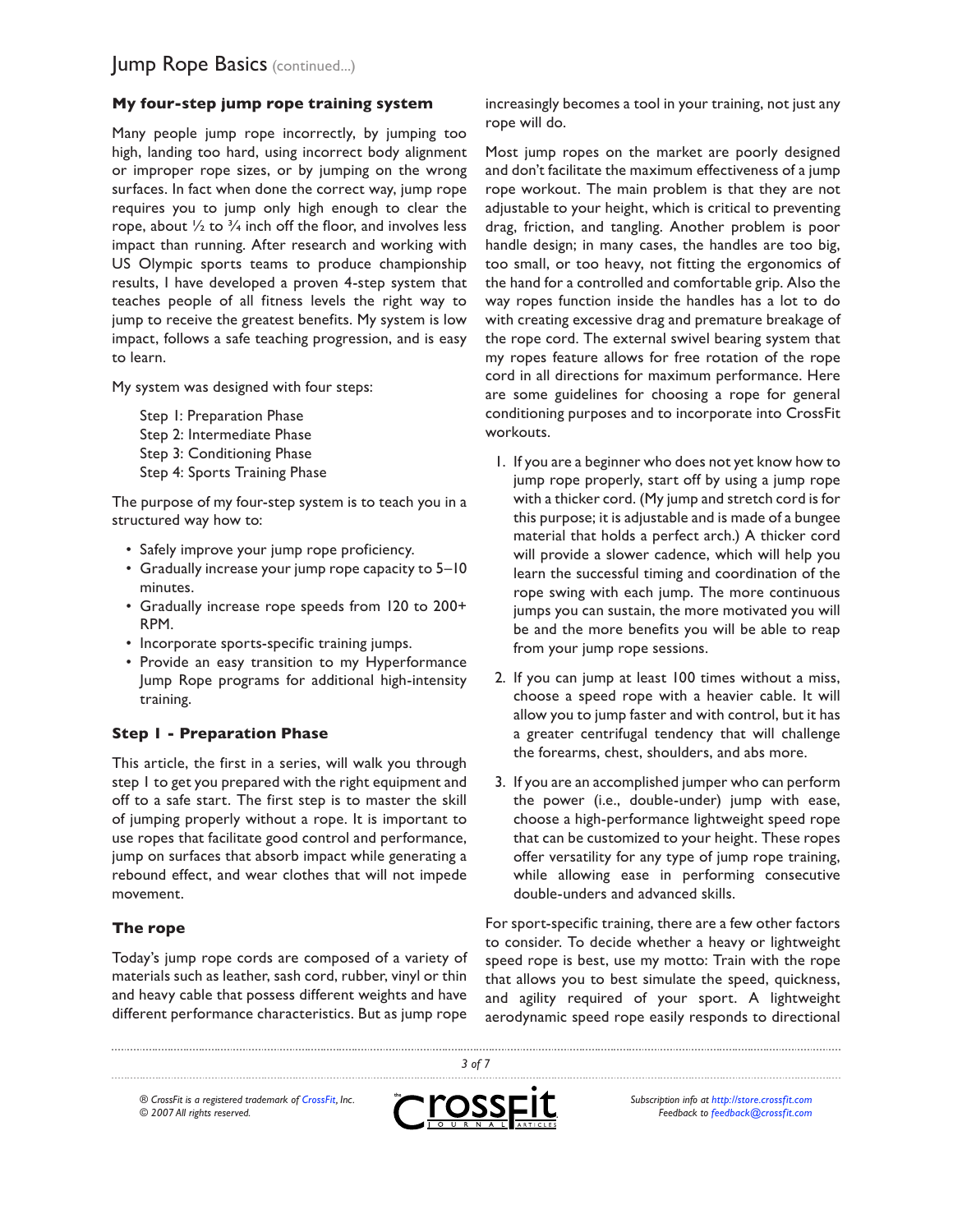change with minimum air resistance and is effective in developing the anaerobic energy system while increasing quickness of the hands and feet. Polyvinyl chloride, or PVC, is the most versatile cord material because it can be manufactured at the proper weight, thickness, and flexibility to maximize the rope's aerodynamic properties in all directions. As a result, PVC material maximizes the number of repetitions per set that can be executed going forward, backward, and lateral. This is the type of jump rope that I used for my wrestling training and still use today.

## **Surface and training area**

The best jump rope surfaces provide rebound for the takeoff phase of each jump and sufficient absorption for the landing phase. Recommended surfaces are wood, rubber, level dirt, or, if a good surface is unavailable, I recommend investing in a jump rope training mat. Avoid jumping on hard surfaces such as concrete or tile, as it will increase the risk of lower-body injuries. Each person will need an area of sufficient clearance on the sides (five feet) and over the head (two feet) for safe jumping.

#### **Shoes and attire**

Choose a pair of cross-training shoes with ample forefoot padding, because jump rope requires bouncing and balancing your body weight on the balls of the feet. Wear loose or well fitted sports gear. Women should always invest in a good sports bra. Remove big earrings,

bracelets, and jewelry that could get into the path of the rope. A rope in motion can also cause serious injury to bystanders or someone jumping in front or behind you, so watch out for your surroundings. As a beginner, you are likely to encounter frequent tangling of the rope in your arms and legs and rope whips that may leave marks, so wearing long pants can be helpful.

#### **Rope care**

To avoid kinks and to ensure a ready rope, do not wrap the rope cord around the rope handle. Store the rope in room temperature and not in a cold garage or outdoors. To keep it kink-free hang it evenly balanced over a hook or fold and lay it loosely on a flat surface or in a sports bag. Knowing how to properly store your rope can help preserve its life and ensure functionality and overall performance.

#### **Rope measurement**

A rope that is double the length from your feet to shoulders is ideal for mastering the fifteen basic jumping techniques. Provided that you have good jump rope form and posture, a rope adjusted at shoulder height will clear the head by at least ten inches during the execution of basic jump rope movements.

To determine proper rope length, stand on the center of the rope with one foot, and then pull the handles up along the side of your body so that the tip of the handles extends no higher than your shoulder. If the handles extend beyond your shoulders, the rope is too long. This will result in excessive drag through the air and on the floor and will reduce the rotational speed of the rope while increasing the frequency of catches and tangles. It will reduce continuous duration, even for lightweight speed ropes. If the rope excessively smacks the surface with each pass or clears your head by more than a foot, it is probably too long and should be shortened. However, the standard length is a guideline, not an exact measurement for all individuals, and you might find that you perform best with a rope slightly longer or shorter than this guideline would indicate.

As you become better conditioned and more proficient at jumping, shortening the rope can help produce even



*® CrossFit is a registered trademark of [CrossFit,](http://www.crossfit.com) Inc. © 2007 All rights reserved.*



*4 of 7*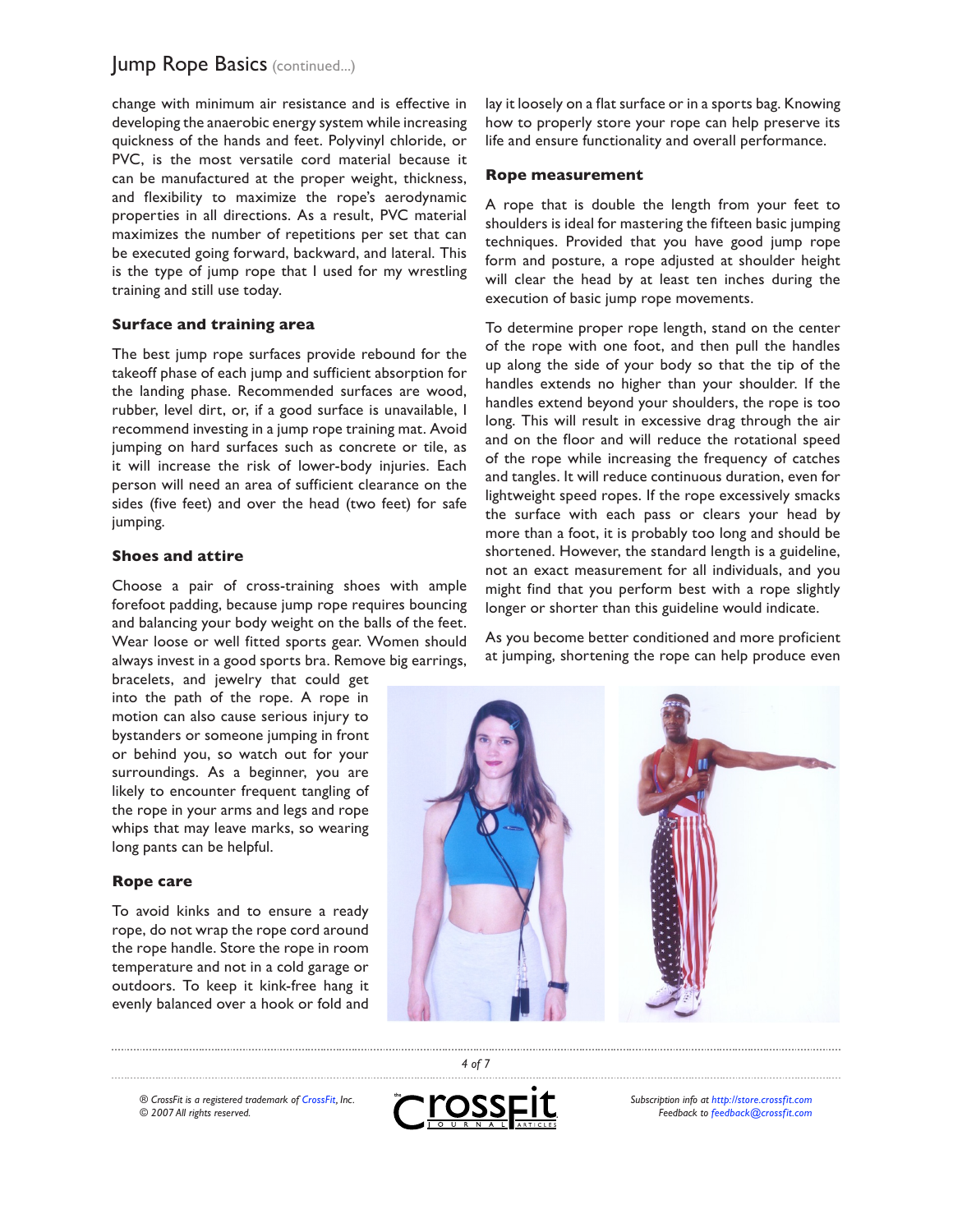greater benefits. A shorter rope leaves little room for error and forces the hands and feet to move faster, dramatically increasing rotational speeds. It will also increase whole-body awareness and develop and lightning-fast reflexes.

### **Body position and grip**

Stand upright with your head positioned squarely on your shoulders, focusing straight ahead. Grasp the handle with a comfortable grip. When you turn the rope, make two-inch circles with the wrists. Keep your arms close to your sides, with forearms at a 45-degree angle at waist level.

#### **Shadow jumping**

Shadow jumping is a simulation of jump rope, without the rope. It is the first step in learning proper jump rope technique and helps teach you how to jump less than an inch from the jumping surface and land lightly on the



balls of the feet. This is the progression you will use to learn and practice both of the jump styles described in the following section (the basic bounce step on both feet and the alternate-foot step).

Now let's get ready to prepare the mind and body to perform the perfect jump.

> 1. First practice the take-off and landing phase of jump rope without the rope, while making small circular movements with the wrists. Stand upright and bounce lightly and evenly on the balls of your feet, simulating the movement of a boxer bounce, no more than one inch from the surface. Keep your arms close to your sides and make small circles with your wrists. Keep your head square on your shoulders and look straight ahead. Bounce back and forth, moving in all planes—forward, backward, and lateral—

until you can barely hear your feet making contact with the surface.

2. The next step is to jump as in step 1 while holding both handles of the rope in one hand and swinging the rope in a forward circle out to the side of the body, in a windmill motion, in time and rhythm with each jump.



*® CrossFit is a registered trademark of [CrossFit,](http://www.crossfit.com) Inc. © 2007 All rights reserved.*



*5 of 7*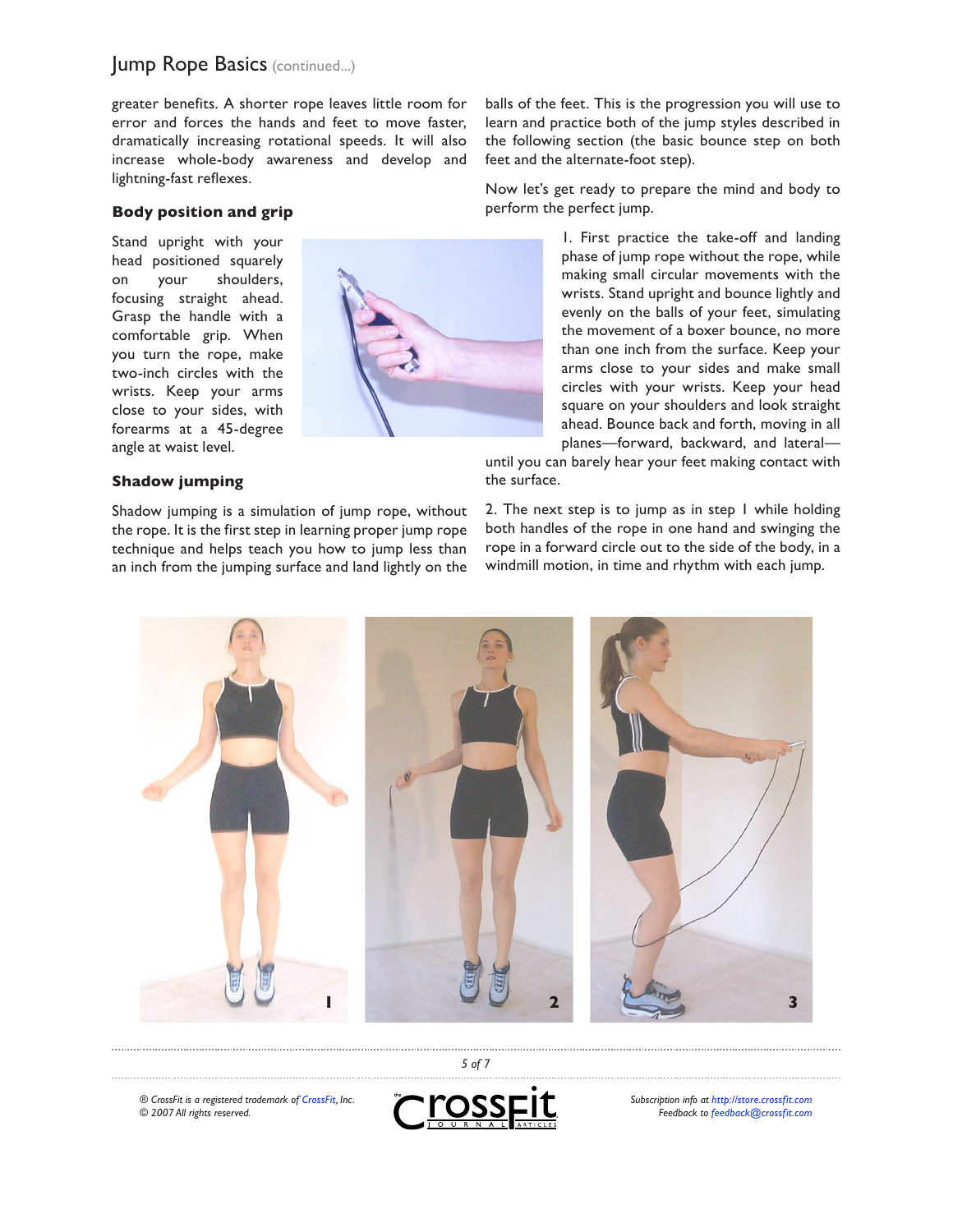3. Introduce the rope into the jump by getting into the starting position with the rope resting behind the knees. From there, practice swinging it forward in a nice even arc over the body. Rehearse these movements to develop muscle memory and timing. Simulate first the basic bounce step for one minute and then the alternate-foot step for one minute. All jump rope skills can be learned from this progression.

# **The two basic techniques**

During the preparation phase you must first master the two basic skills, the basic bounce step and the alternate-foot step, before learning other training techniques. In the first two weeks, the emphasis should be on technique, not speed. Practice the basic bounce step and alternate-foot step up to a total of 5 to10 minutes twice a day. Depending on your current skill level, begin with as few as 1 to 5 or 5 to 25 jumps per jumping bout. Jump and rest in a 1:2 ratio (e.g., jump 30 seconds, rest 60 seconds). As your technique and jumping capacity improves, add 10 to 20 jumps to each jumping bout and shift your jump to rest ratio closer to 1:1 (e.g., jump 60 seconds, rest 60 seconds). By the end of the second week, you should be able to jump 120 to140 times without a miss. Remember to focus on skill and continuous jumping while you are progressing at a comfortable rope speed. Stretch after each session, calves especially!



The *bounce step* and *alternate-foot step* are two basic jump rope techniques that will provide the foundation for the rest of your jump rope training. In addition, these techniques will improve your conditioning level, reinforce proper jump rope form and create the muscle memory necessary to master the foot patterns of other basic training techniques.

#### **Bounce step**

The bounce step is simple and effective. Time the swing of the rope while jumping with both feet. When turning the rope, make small circular movements and let the wrists do most of the work, keep body erect and look straight ahead. Jump only high enough to clear the rope. Start at a natural jump rope speed until the fundamental motor pattern becomes automatic. Remember, practice improves the coordination and speed of the rope swing with every jump.

- I. Jump approximately I inch from the surface, or just high enough to clear rope.
- 2. Land lightly on the balls of your feet.
- 3. Do not let heels touch the ground on landing. Stay up on the balls of your feet and reload to repeat steps 1 and 2.

Begin with just one jump and swing at a time to establish timing and rhythm for the perfect jump and landing. Then

> increase by five jumps per set. As you get more proficient, keep adding jumps per set until you can eventually perform 140 jumps without a miss. Master the bounce step before attempting the alternate-foot step.

## **Alternate-foot step**

The alternate-foot step is to the bounce step, except that, instead of jumping with both feet at once, you alternate feet, as if running in place. Jump a little higher than an inch from the surface. Start off by performing this jump without the rope; just practice alternating feet in place, using high knee action but staying on the balls of your feet. Next hold both handles on one hand and turn the rope out to the side of body in sync with your feet

*® CrossFit is a registered trademark of [CrossFit,](http://www.crossfit.com) Inc. © 2007 All rights reserved.*



*6 of 7*